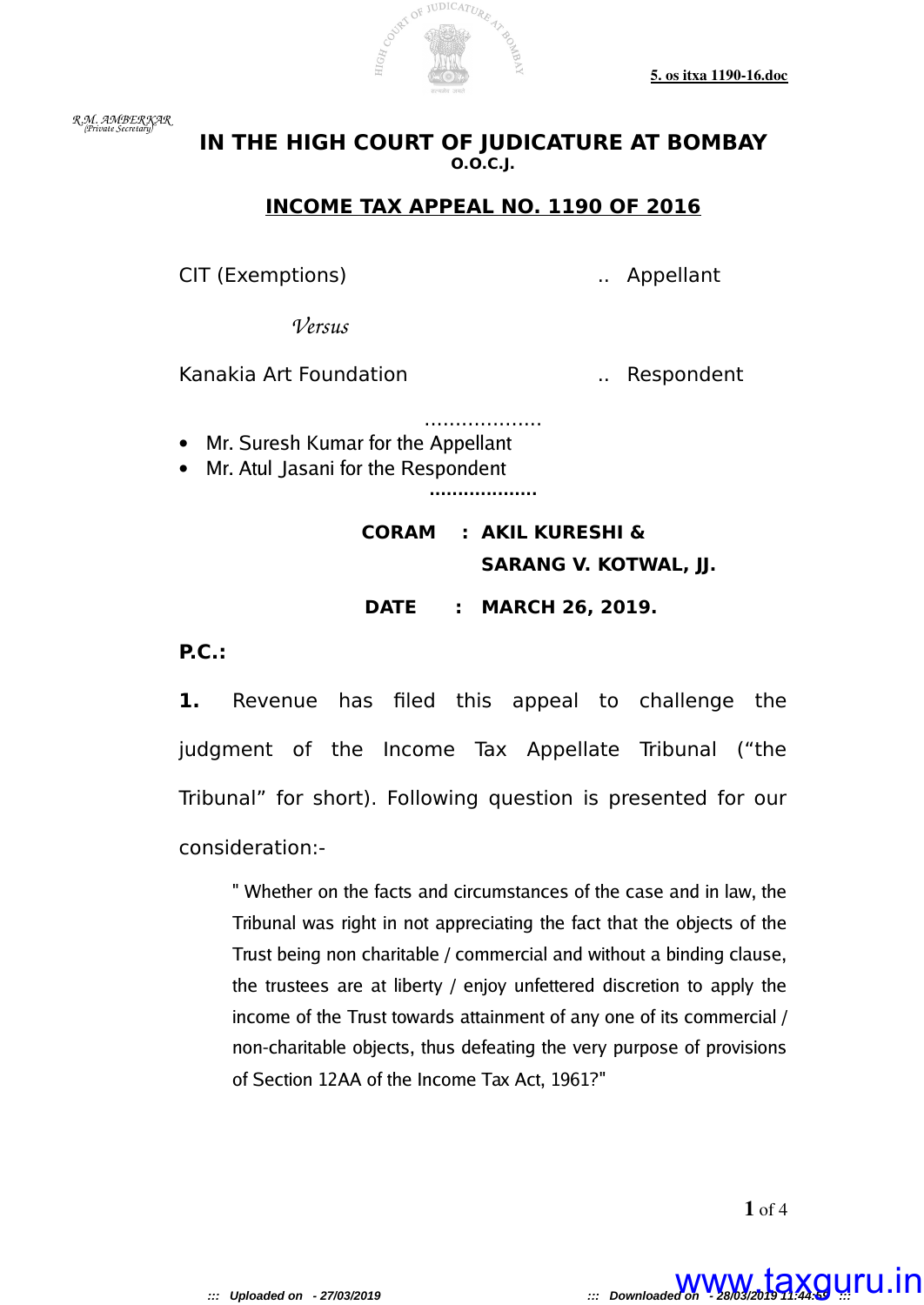**2.** Respondent assessee is a trust. The assessee desired to obtain registration as a Charitable Trust under Section 12A of the Income Tax Act, 1961 ("the Act" for short). Said application came to be rejected by the Commissioner by order dated 21.12.2012. He referred to some of the objects of the trust to hold that these objects were not in the nature of charitable purposes. He also recorded that the trust deed gave full discretion to the trustees to utilize the income of the trust for any of the objects. In his opinion, therefore, the trustees could as well have utilized the income of the trust for non-charitable purposes. He, therefore, refused to grant the registration.

JUDICATURE

**3.** The assessee carried the matter in appeal. The Tribunal by the impugned judgment allowed the appeal holding that none of the objects of the trust were in the nature of charitable purposes. If the trust was not following the objects of the trust, it is always open for the Assessing Officer to examine the same while granting exemption under Section 11 of the Act.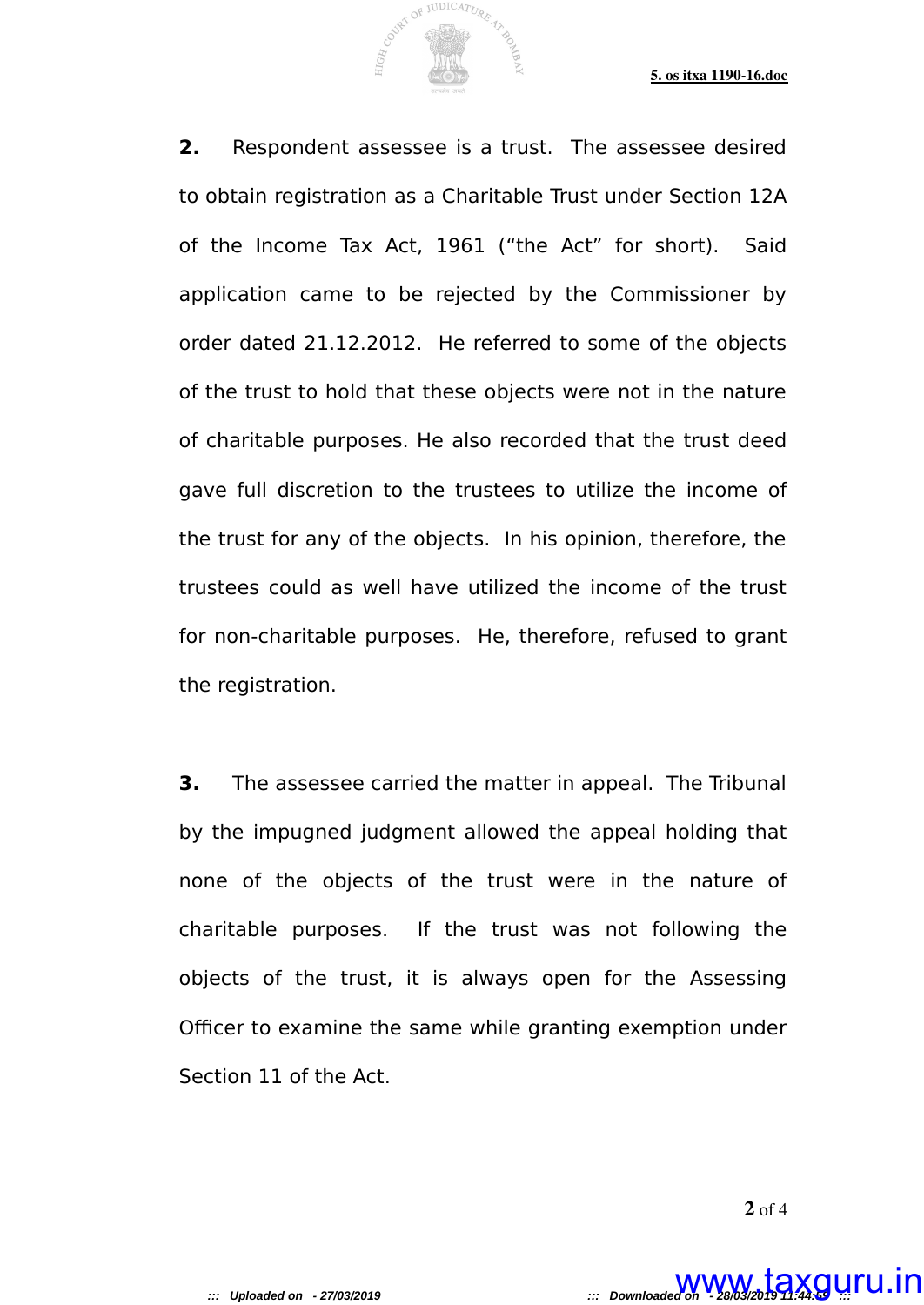**4.** We are in agreement with the view of the Tribunal. We have perused the objects of the trust with a special focus on the objects which the Commissioner has referred to for holding that they are not charitable in nature. The Commissioner has referred to clause (f) of the objects but reproduced only part of it to contend that the object is "to convert plays into ..........episodes on T.V......." and this cannot be termed as charitable. In our opinion, the Commissioner has wholly misread the objects. Clause (e) is of the objects is to create a culture among the elite class of the society for considering work of art an asset than can be passed on to the next generation with pride and prestige. Immediately, following clause (f) which has not been fully reproduced by the Commissioner in his order is to write through or with the help of literary persons, of different aptitudes or classes, plays in art and culture and other languages on different topics, to translate plays written different languages into other languages, or to convert plays into drams in to short plays or episodes or T.V. or radio plays. The Commissioner, thus, picked a portion of this clause in isolation to argue that the same was not charitable.

OF JUDICATURE